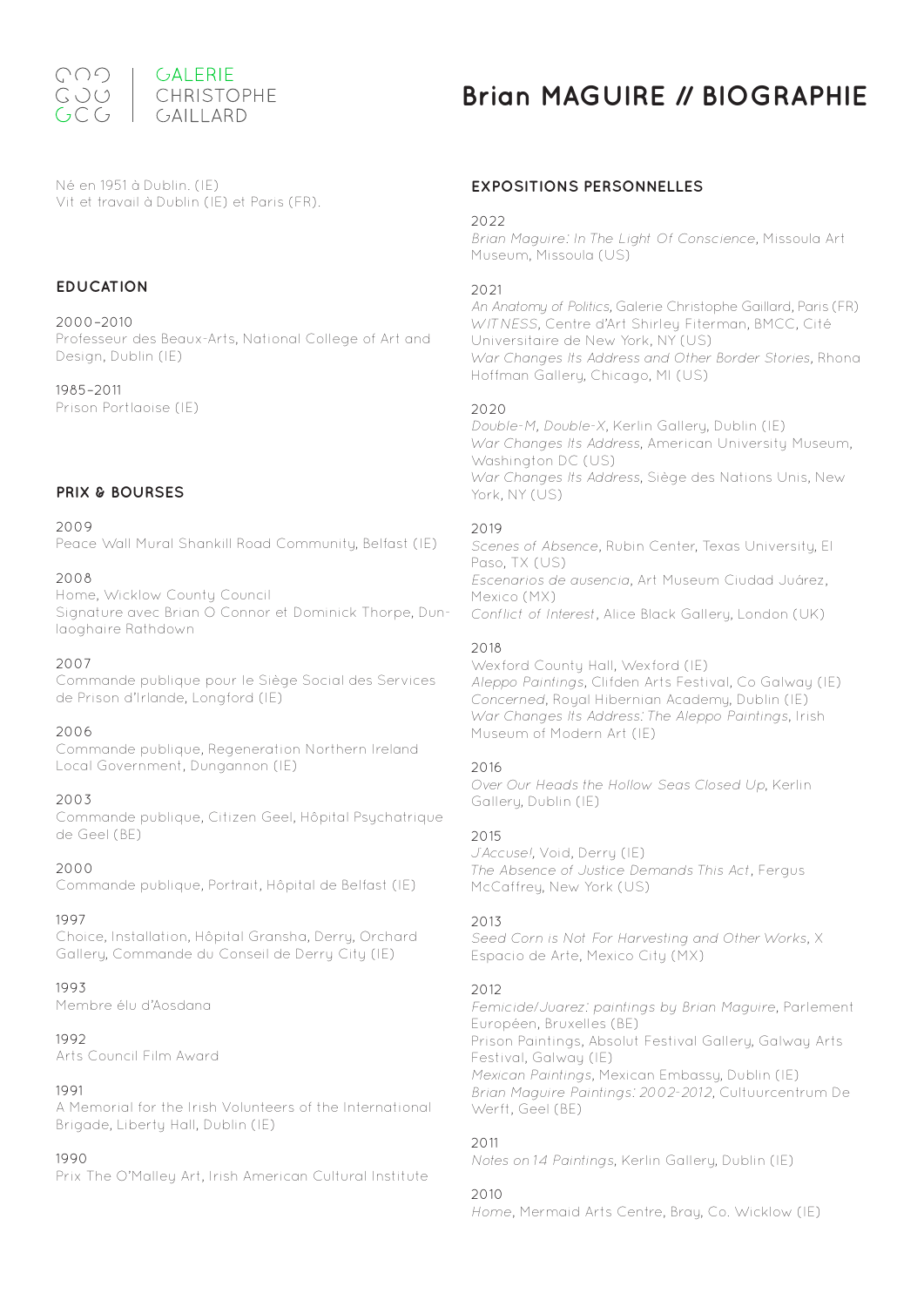# 2008

Hidden Islands: Notes from the war on the poor, Kerlin Gallery, Dublin (IE)

Brian Maguire Lithographs, Redbud Gallery, Houston, TX (US)

# 2007

Brian Maguire, Community House, Dungannon (IE)

## 2005

Fairview Project, Tulca, Galway Arts Centre, in collaboration with The Fairgreen Shelter, Galway City (IE)

## 2004

Works from 5 Projects, Meulensteen Art Museum, Danubiana (SK)

## 2003

Citizen, Openbaar Psychiatrisch Zorgcentrum, Geel (BE) When Love is Buried in the Attic, Fenton Gallery, Cork (IE) Favela Vila Prudente, Kerlin Gallery, Dublin (IE)

## 2002

The Bayview Project, White Box, New York (US) Vila Prudente, Ram Gallery, Rotterdam (NL)

## 2001

Crosby Street, Kerlin Gallery, Dublin (IE)

## 2000

Inside Out, Contemporary Art Museum, Houston, travelling to Dublin City Gallery The Hugh Lane and Crawford Art Gallery, Cork (Both Ireland, 2001) X Gallery, Harlem, New York (US)

## 1999

Ormeau Baths, Belfast (UK)

## 1998

Not an Island, Butler Gallery, Kilkenny (IE)

## 1997

Observation, Trist Anns Gallery, Dundalk (IE) Violence in Ireland, Lucia Douglas Gallery, Bellingham, Washington (US)

## 1996

Brian Maguire Paintings, The Blue Gallery, London (UK) Body-Politic, Kerlin Gallery, Dublin (IE)

## 1994

Paintings 90/93, D'Arte Galleria, Helsinki (FI) The Orchard Gallery, Derry (IE) Model Arts Centre, Sligo, City Art Gallery, Limerick (IE)

## 1993

American Paintings, Kerlin Gallery, Dublin (IE) Prejudicial Portraits, Dundalk & Drogheda (IE) Brian Maguire, Carroll Gallery, Longford (IE)

## 1992

Prejudicial Portraits, Triskel Arts Centre, Cork (IE)

# 1991

Behind Bars Public and Private, Alternative Entertainments, Tallaght, Dublin (IE)

# 1990

Irish Pavilion: 11 Cities/11 Nations, Leeuwarden (NL) Brian Maguire, Kerlin Gallery, Dublin (IE)

# 1989

Barbazon Gallery, Glasgow (UK)

## 1988

Brian Maguire, Douglas Hyde Gallery, Dublin (IE) Orchard Gallery, Derry (UK)

# 1986

Wexford Arts Centre, Wexford (IE)

## 1984

Short Stories, Hendriks Gallery, Dublin (IE)

## 1982

Triskel Arts Centre, Cork (IE) Lincoln Gallery, Dublin (IE)

## 1981

Lincoln Gallery, Dublin (IE)

# **EXPOSITIONS COLLECTIVES**

## 2020

Ghosts from the Recent Past, Irish Museum of Modern Art, Dublin (IE) Double-M, Double-X, Kerlin Gallery, Dublin (IE) When We First Arrived…, The Corner at Whitman-Walker & DYKWTCA, Washington (US)

## 2019

Coming Home: Art The Great Hunger, Cultúrlann Uí Chanáin, Derry (UK)

## 2018

Naked Truth, Crawford Art Gallery, Cork (IE) Demise, Cleveland University Art Gallery, Cleveland, Ohio (US) Coming Home: Art and the Great Hunger, Uilinn West Cork Arts Centre, Skibbereen (IE) Clifden Arts Festival, Connemara (IE) The sea is the limit, York Art Gallery, York (UK)

## 2017

Coming Home: Art anf The Great Hunger, The Coach House, Dublin Castle (IE) Waanzinnige Grenzen, Wilford X, Temse (BE) Outposts, GLUCKSMAN, Cork (IE) Rhona Hoffman 40 Years, Part 3: Political, Rhona Hoffman Gallery, Chicago, Illinois (US)

## 2016

Periodical Review 2016, Pallas Projects/Studios, Dublin (IE) Memory Lane Part 2, RAM Gallery, Rotterdam (NL)

# $2014$

Conversations, IMMA, Dublin (IE) Return to Sender, Wiels, Bruxelles (BE)

# 2013

Viewfinder, curated by Jill Bouchier, Garter Lane Arts Centre, Waterford (IE) Remember Them, Victoria Gallery & Museum, Liverpool (UK) Panchaea: In Search of an Equal Utopia & a Willing Suspension of Disbelief, VISUAL, Carlow (IE) Changing States: Contemporary Irish Art and Francis Bacon's Studio, BOZAR, Palais des Beaux-Arts, Bruxelles (BE)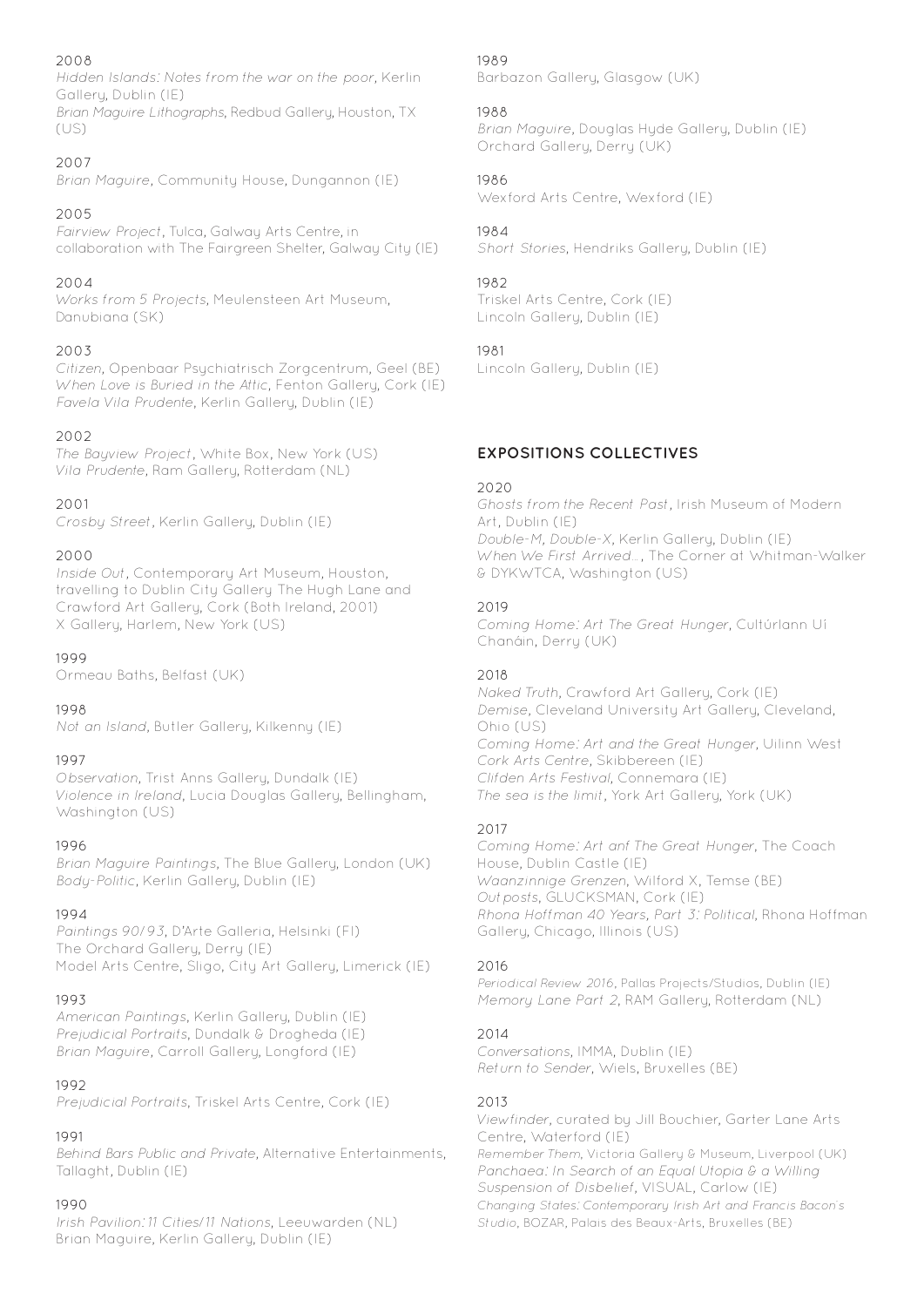# 2012

An Oasis of Horror in a Desert of Boredom, VISUAL, Carlow (IE) Changing Perspectives 15 Years of the ECB's Art Collection, European Central Bank, Frankfurt (DE) From Highwood to Home, Lewis Glucksman Gallery, Cork (IE)

# 2011

Dublin Contemporary 2011, Earlsfort Terrace, Dublin (IE) The Swimming Naked Prophecy, Mermaid Arts Centre, Bray; Riverbank Arts Centre, Waterford (IE) Fine Lines, Limerick City Gallery of Art, Limerick (IE)

# 2010

summer 2010, Kerlin Gallery, Dublin (IE) Graphic Studio 50 Years in Dublin, Irish Museum of Modern Art, Dublin (IE) 400 Women, Shoreditch Town Hall, London (UK) Portraits, Dublin City Gallery, The Hugh Lane, Dublin (IE) Ni Una Mas, Leonard Pearlstein Gallery, Drexel University, Philadelphia, Pennsylvania (US) Hugh Lane Centenary Print Exhibition, Wexford Arts Centre, Wexford (IE)

# 2009

Experience, Strength and Hope, with Michael McLoughlin, Draiocht, Blanchardstown (IE) The Quick and the Dead, Dublin City Gallery The Hugh Lane, Dublin (IE) Isolation, Golden Thread Gallery, Belfast (UK) Another Island, Contemporary Irish Art, New York (US)

## 2008

CENT, Galerie Defrost, Paris (FR) The Beijing Biennale, Beijing (CN)

# 2006

ReOpening Exhibition, Dublin City Gallery The Hugh Lane (IE)

## 2005

Dublin City Gallery The Hugh Lane, Dublin (IE) Drawing, IMMA, Dublin (IE) Living Art, OSB, Enniskerry, Co. Wicklow (IE) After the Thaw: Recent Irish Art from the AIB Art Collection, Crawford Art Gallery, Cork (IE) Contemporary Art from Ireland, European Central Bank  $(IE)$ 

## $2004$

In the Time of Shaking, Irish Museum of Modern Art, Dublin (IE) IMMA touring show (CN)

## 2002

Something Else, Turku Art Museum (FI) Two-person show with Mary Lawlor, Galerie Forsblom, Turku (FI) Vangard Gallery, Cork (IE) Small Works, RAM Foundation, Rotterdam (NL) Sight Specific, Kilkenny Arts Festival, Kilkenny (IE) Race-Face, National Gallery of Contemporary Art (KR)

## 2001

Visage, Irish Museum of Modern Art, Dublin (IE) Preview/Vooruitblik, Ram, Rotterdam (NL) Fenton Gallery, Cork (two-person show with Barrie Cooke) (IE) Markers, curated by Ryszard Wasko, Venice Biennale (IT)

# 2000

Shifting Ground: Fifty Years of Irish Art, Irish Museum of Modern Art, Dublin (IE) Summer Exhibition, Trist Ann's Gallery, Dundalk (IE) The Earth is a Flower, Bydgosh (PL)

# 1999

When Time Began to Rant and Rage : Figurative Painting from Twentieth Century (IE) Walker Art Gallery, Liverpool, England (UK) Berkeley Art Museum, California (US) Grey Art Gallery, New York (US)

## 1998

Building a Collection, Irish Museum of Modern Art, Dublin (IE) XXIV Bienal de Sao Paulo (BR)

## 1997

Recent Acquisitions, IMMA, Dublin (IE) A Century of Modern Painting, Hokkaido Museum of Modern Art (JP) Prejudicial Portraits video, Fenderesky Gallery, Belfast (IE) Meitheal, Artist Museum, Lodz (PL) Twenty Years, Monch Gallery, Berlin (DE)

## 1996

Brian Maguire/Alanna O'Kelly, Fassbender Gallery, Chicago, Illinois (US) The Skin of the White Lady, Arctic Foundation, Eindhoven  $(|F)$ Art, Resistance and the English Garden, Project for Europe, Galerie Nikki Diana Marquardt, Paris (FR) Terezine Project, Temple Bar Gallery, Dublin (IE) Terezine Project, Centre Malraux, Sarajavo (BA) Dawn, Trist Ann's Gallery, Dundalk, Co Louth (IE)

## 1995

Moody Gallery, Houston, Texas Bridges and Crossroads, Irish Life Centre, Dublin (IE) Irish Art 1770 1995, Fuller Museum, Boston, Massachusetts Irish Art, Gallerie Monch, Berlin, Germany Kerlin Gallery, Dublin (IE) Portraits, Irish Museum of Modern Art, Dublin (IE) International Zeigist Part II, Street Level Gallery, Glasgow  $(|F|)$ 

## 1994

Poetic Land, Political Territory, curated by the Northern Centre for Contemporary Art Sunderland, touring to Glynn Vivian Art Gallery, Swansea; Aberystwyth Art Centre, Oriel, Cardiff; Barbican Centre, London; City Art Gallery, Stoke on Trent; Smith Art Gallery and Museum, Stirling and Maclaurin Art Gallery, Ayr (UK) IMMA Glen Dimplex Award Exhibition, Irish Museum of Modern Art, Dublin (IE) Gateway to Art, Aer Rianta, Dublin Airport (IE)

## 1993

Images and Insights, Hugh Lane Municipal Gallery of Modern Art, Dublin (IE) Aspects of Irish Painting, Irish Museum of Modern Art, Dublin (IE) Eurotreshold, Co Cork (IE) Dublin Graphics, Harmonia Gallery (FI) Hope in Houston, Moody Gallery, Houston, Texas (US) Works from a Room, Brinkman Gallery, Amsterdam (NL)

## 1992

Panorama Europeo del Videoarte, Association of Ideas, Madrid (ES) Welcome Europe, Holstebro Kunstmuseum, Jutland (NL)

## 1991

In a State, Kilmainham Jail, Project Arts Centre, Dublin  $(IE)$ 

Parable Island, Bluecoat Gallery, Liverpool (IE) Irish Art in the Eighties - Politics, Douglas Hyde Gallery,